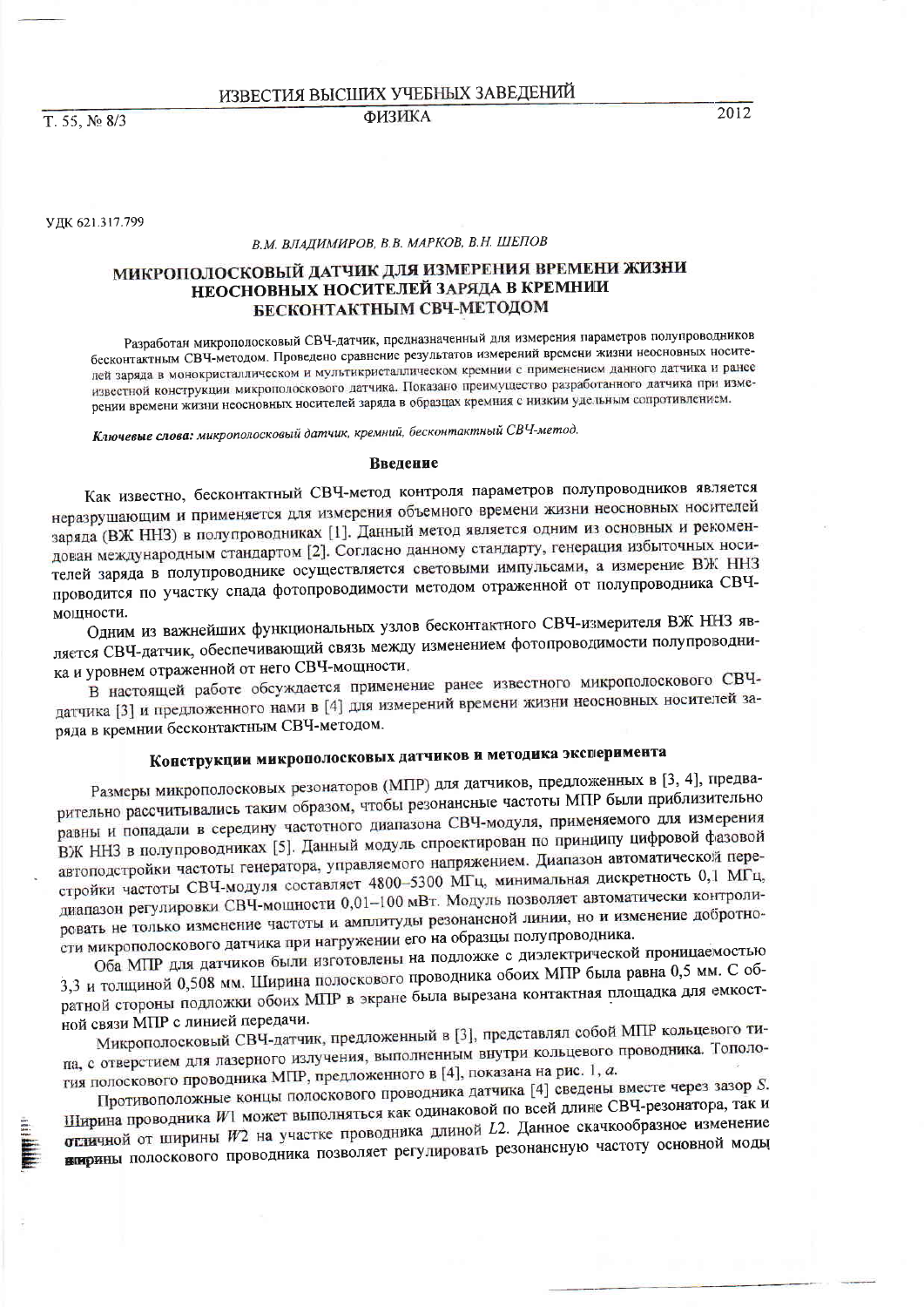колебаний, которая используется для измерения ВЖ ННЗ, а также регулирует величину емкости между концевым участком полоскового проводника и заземленным основанием.

Между концами полоскового проводника МПР выполнено сквозное отверстие, через которое проходит излучение лазерного диода, закрепленного с другой стороны диэлектрической подложки МПР. Данная область рис. 1, а показана штриховой линией.

Конструктивно эта часть устройства была выполнена таким образом, что измеряемый полупроводник воздействовал не на весь МПР целиком, а только на область резонатора А, обозначенную на рис. 1, а и штриховой линией. Остальная часть резонатора располагалась на боковой поверхности зонда и соединялась с частью А перемычками. Один из вариантов конструкции такого микрополоскового датчика показан на рис. 1, б.



Рис. 1. Топология полоскового проводника (а) и пример конструкции (б) микрополоскового датчика

Оба микрополосковых датчика поочередно подключались к СВЧ-модулю. С обратной стороны обоих МПР был идентично закреплен полупроводниковый лазерный диод. Длина волны излучения лазерного диода 1,06 мкм, предельная мощность непрерывного излучения 500 мВт. Мощность СВЧ-генератора, мощность и длительность излучения лазерного диода, связь МПР с линией передачи, диаметр отверстия в МПР, сквозь которое проходит излучение лазерного диода, зазор между резонатором и измеряемыми полупроводниками в обоих случаях были одинаковы.

## Результаты измерений и их обсуждение

На рис. 2 приведены временные зависимости нарастания и спада фотопроводимости для образца монокристаллического кремния с удельным электросопротивлением (УЭС) 10 Омхсм, измеренные на датчиках [3, 4] (кривые 1 и 2 соответственно). Данные получены при мощности СВЧизлучения 50 мВт, мощности излучения лазерного диода 100 мВт, длительности одиночного импульса лазерного излучения 1 мс, зазоре между СВЧ-датчиком и образцом кремния 300 мкм. Из рисунка видно, что амплитуда СВЧ-сигнала на датчиках приблизительно одинакова в обоих случаях.

На рис. 3 приведены зависимости логарифма спада фотопроводимости от времени для данного образца монокристаллического кремния. Из рис. 3 видно, что в обоих случаях зависимости хорошо аппроксимируются линейной функцией. Значения объемного ВЖ ННЗ, вычисленные по участку спада фотопроводимости согласно международному стандарту SEMI MF1535, равны 129 г 126 мкс соответственно, что говорит о довольно хорошем совпадении результатов измерений ВЖ ННЗ кремния с помощью данных СВЧ-датчиков. Среднеквадратичное отклонение составило 4,7.10<sup>-5</sup> и 3,6.10<sup>-5</sup> соответственно.

На рис. 4 приведены временные зависимости нарастания и спада фотопроводимости для образца мультикристаллического кремния с УЭС 0,5 Ом-см, измеренные на датчиках [3, [4] (кривые 1 и 2 соответственно). Данные получены при мощности СВЧ-излучения 80 мВт, мощности излучения лазерного диода 400 мВт, длительности импульса лазерного излучения 1 мс, зазоре ме жду СВЧ-датчиком и образцом кремния 50 мкм с накоплением данных 10 измерений.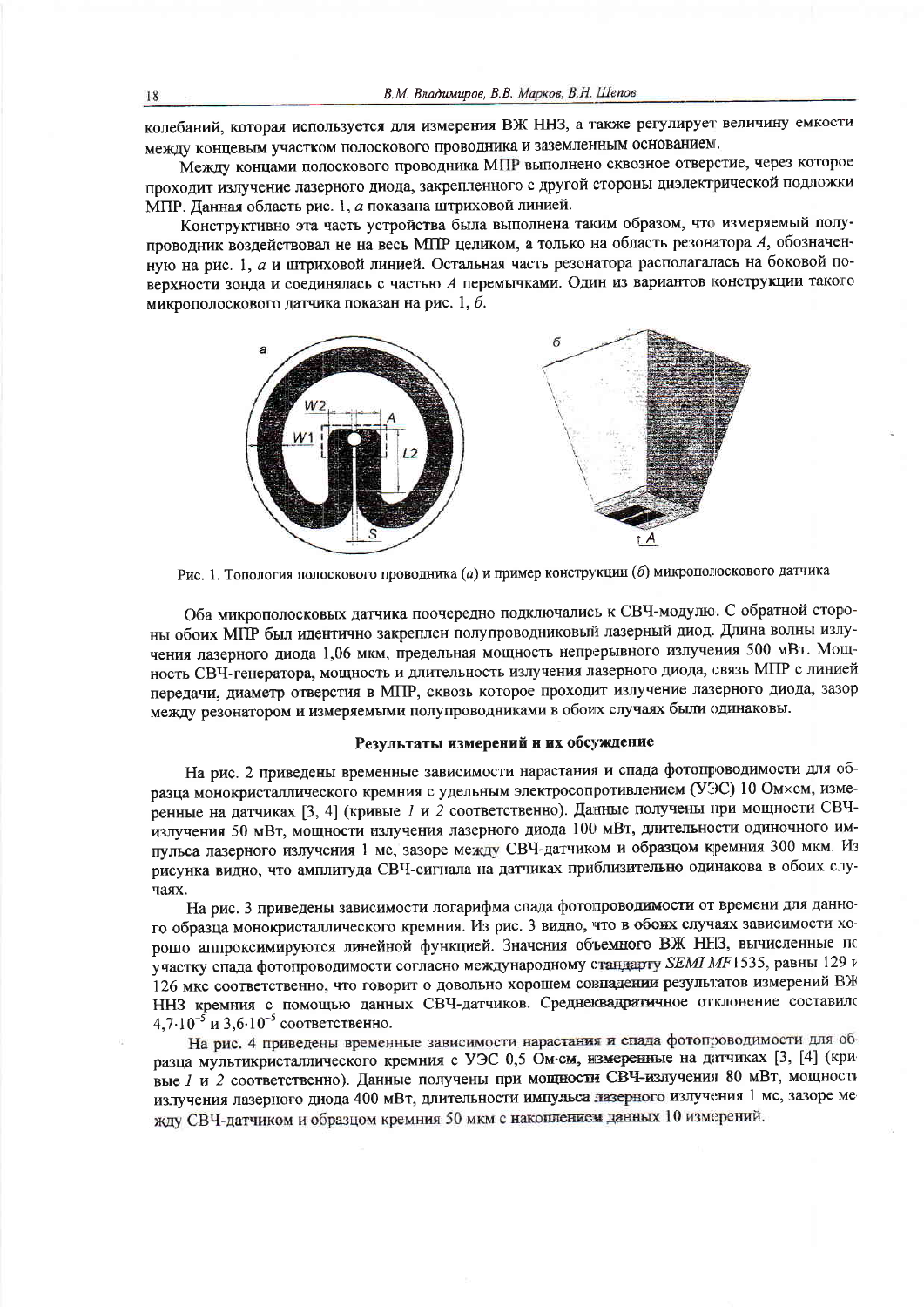



Рис. 2. Временная зависимость фотопроводимости

Рис. 3. Зависимости логарифма спада фотопроводимости от времени

Из рис. 4 видно, что изменение амплитуды СВЧ-сигнала на датчике [3] значительно меньше, чем на датчике [4]. Низкая чувствительность датчика [3] обусловлена тем, что полосковый проводник СВЧ-резонатора этого датчика выполнен в виде замкнутого кольца. В такой конструкции МПР силовые линии высокочастотного электрического поля сосредоточены, в основном, между проводящим полосковым проводником, выполненным в виде кольца, и заземленным основанием. Измеряемый же образец полупроводника находится над кольцевым проводником МПР, что снижает чувствительность СВЧ-резонатора и приводит к потере точности измерений такого датчика. Кроме того, отверстие для лазерного излучения в такой конструкции датчика выполнено не в самой пучности высокочастотного электрического поля, а вблизи него, что также приводит к потере чувствительности такого микрополоскового датчика.

Чувствительность же СВЧ-датчика [4] значительно выше приведенного в [3]. Это происходит потому, что в МПР датчика [4] силовые линии высокочастотного электрического поля замкнуты не только между проводящим полосковым проводником и экраном, но и между противофазными концами полоскового проводника, на которые воздействует измеряемый полупроводник.

На рис. 5 приведены зависимости логарифма спада фотопроводимости от времени для образца мультикристаллического кремния с УЭС 0,5 Омхсм, полученные из рис. 4. Из рис. 5 видно, что снижение чувствительности датчика [3] приводит к увеличению погрешности аппроксимации спада фотопроводимости даже при включении режима накопления данных. При этом среднеквадратичное отклонение возросло с  $2.10^{-4}$  (кривая 2) до  $8.10^{-4}$  (кривая 1).



Рис. 4. Временная зависимость фотопроводимости



Рис. 5. Зависимости логарифма спада фотопроводимости от времени

19